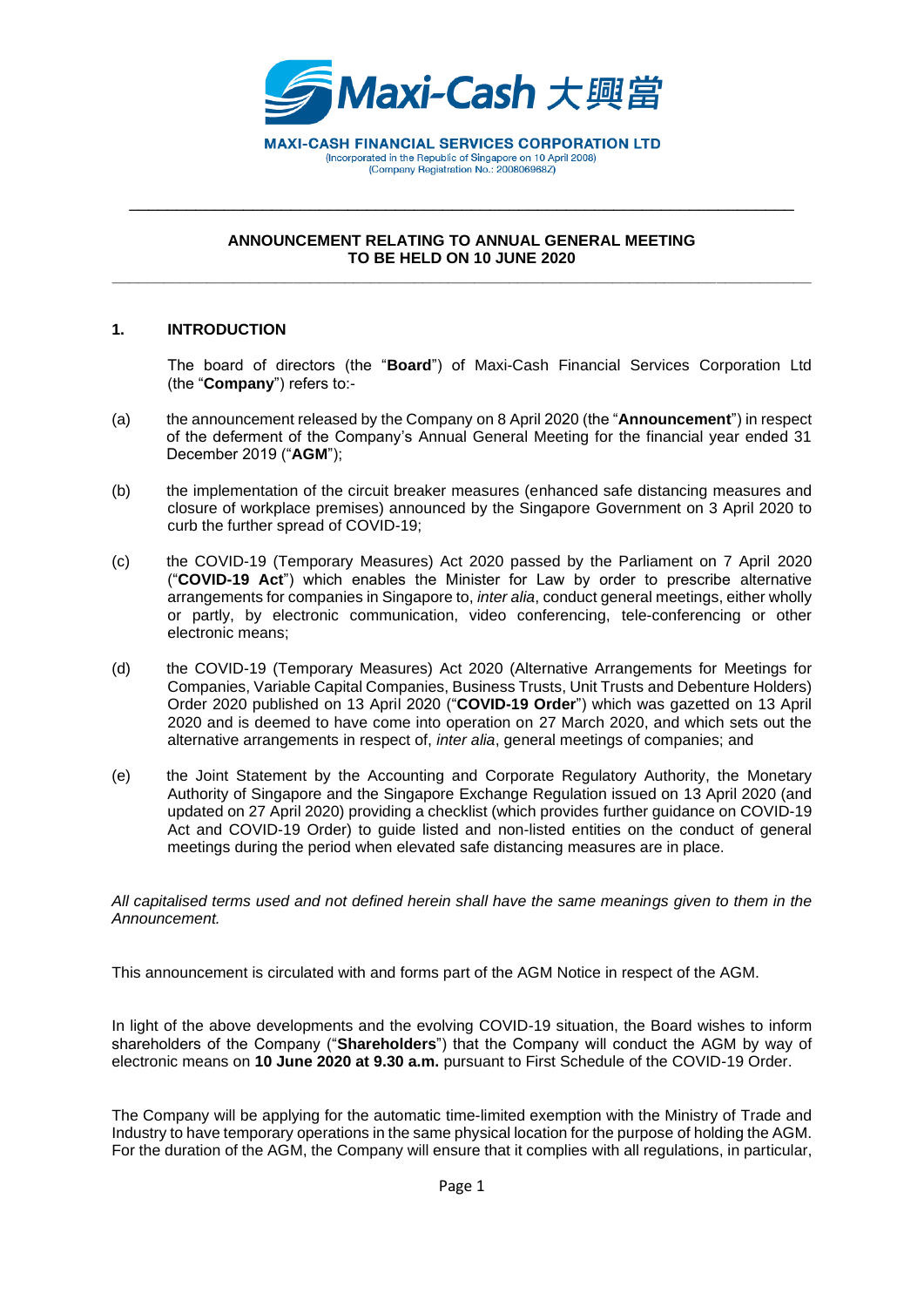

on the number of persons at the same physical location of the AGM not exceeding six (6); and the safe distancing measures contained in the COVID-19 (Temporary Measures) (Control Order) Regulations 2020 or the Infectious Diseases (Measures to Prevent Spread of COVID-19) Regulations 2020 (and any subsequent advisories or regulations as may be issued).

## **2. DOCUMENTS FOR THE AGM**

The Notice of AGM and Proxy Form will be sent to shareholders solely by electronic means via publication on our corporate website at the URL [https://maxi-cash.com/about-us/#investor](https://maxi-cash.com/about-us/#investor-relations)[relations](https://maxi-cash.com/about-us/#investor-relations) and will also be available at the SGX website at the URL [https://www.sgx.com/securities/company-announcements.](https://www.sgx.com/securities/company-announcements) Printed copies of these documents will NOT be sent to shareholders.

The Annual Report 2019 dated 25 March 2020, the Notice of AGM dated 20 May 2020, the Proxy Form and the Appendix to the Notice of AGM (in relation to the proposed renewal of the share purchase mandate) dated 9 April 2020 have been published on the SGX website or may be accessed on our corporate website as follows:

- (a) The Annual Report 2019 may be accessed by clicking on "Annual Report 2019"; and
- (b) The Notice of AGM, the Appendix to the Notice of AGM and the Proxy Form may be accessed by clicking on "AGM Documents".

## **3. NO PHYSICAL ATTENDANCE AT THE AGM**

Due to the current COVID-19 restriction orders in Singapore, Shareholders will NOT be able to attend the AGM in person. **Any Shareholder seeking to attend the AGM physically in person will be turned away.**

## **4. ALTERNATIVE ARRANGEMENTS FOR PARTICIPATION AT THE AGM**

The Company has made the following alternative arrangements for Shareholders to participate at the AGM:-

- (a) observing or listening to the proceedings of the AGM contemporaneously via a "live" audio-visual webcast of the AGM ("**LIVE WEBCAST**") or a "live" audio-only stream (via telephone) of the AGM ("**LIVE AUDIO STREAM**"), respectively;
- (b) submitting questions in advance of the AGM; and
- (c) voting on their behalf, by appointing the Chairman of the Meeting as proxy at the AGM.

Persons who hold the shares of the Company through relevant intermediaries (as defined in Section 181 of the Companies Act, Chapter 50 of Singapore), including SRS investors, and who wish to participate at the AGM by:-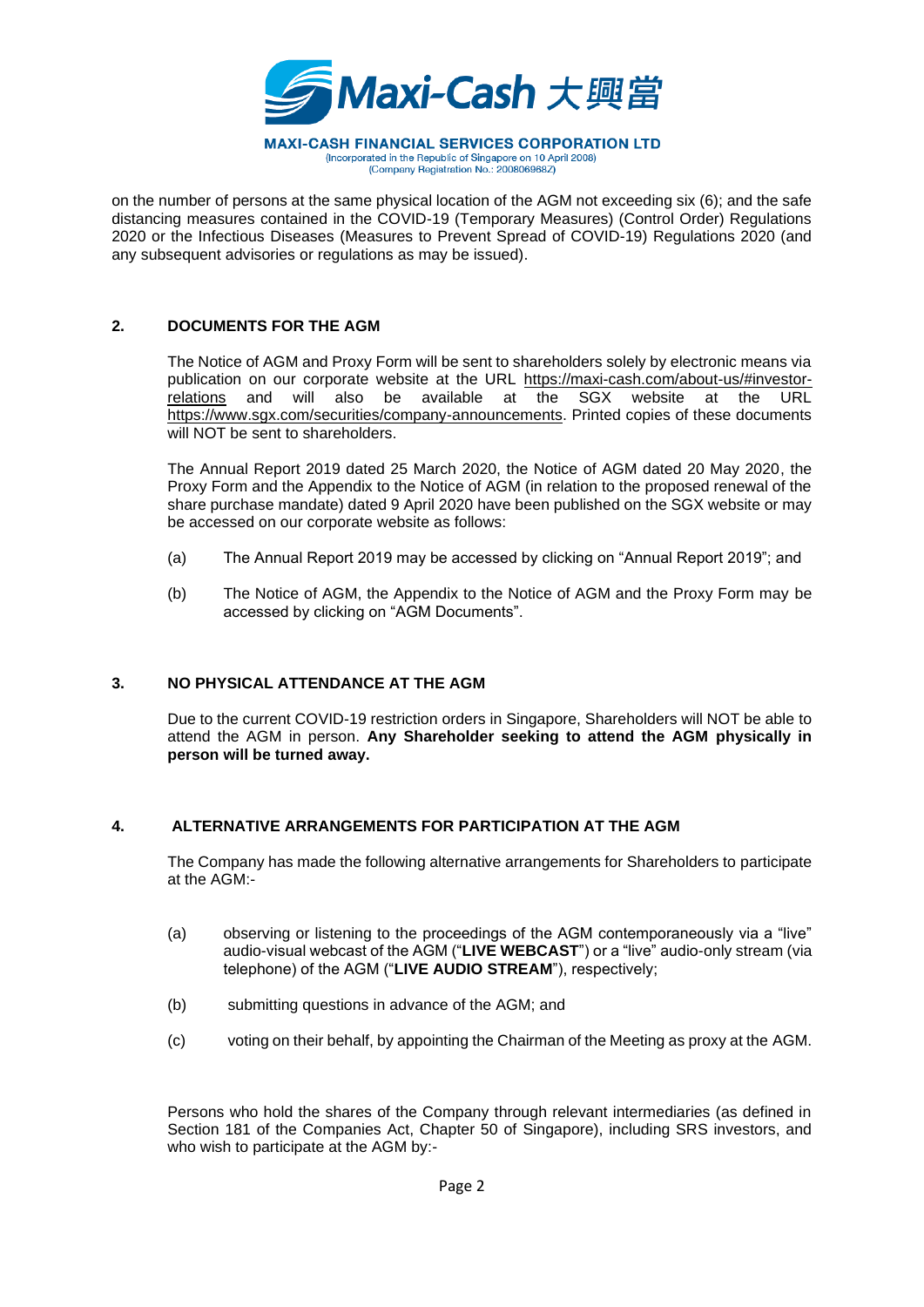

(Incorporated in the Republic of Singapore on 10 April 2008) (Company Registration No.: 200806968Z)

- (a) observing or listening to the proceedings of the AGM contemporaneously via LIVE WEBCAST or LIVE AUDIO STREAM, respectively;
- (b) submitting questions in advance of the AGM; and
- (c) voting on their behalf, by appointing the Chairman of the Meeting as proxy at the AGM should contact the relevant intermediary (which would include, in the case of SRS investors, their respective SRS Operators) through which they hold such shares of the Company as soon as possible in order for the necessary arrangements to be made for their participation at the AGM.

# **5. REGISTRATION PROCESS FOR LIVE WEBCAST OR LIVE AUDIO STREAM**

Shareholders who wish to participate at the AGM by observing or listening to the proceedings of the AGM through the LIVE WEBCAST (via their smart phones, tablets or laptops/computers) or the LIVE AUDIO STREAM (via telephone) must register online at <https://bit.ly/MaxiCashRegistration> (the "**Registration Link**") **by 9.30 a.m. on 7 June 2020**  (the "**Registration Deadline**") to enable the Company to verify the Shareholders' status.

Shareholders shall provide their particulars as follows: -

- (i) Full name as per CDP/CPFIS Account;
- (ii) National Registration Identity Card Number;
- (iii) Postal Code;
- (iv) Contact Number; and
- (v) Email Address

Following the verification and upon the closure of registration, authenticated Shareholders will receive an email confirmation containing: -

- (a) the link and a password to access the LIVE WEBCAST; and
- (b) a dial-in number with unique pin to access the LIVE AUDIO STREAM of the proceedings of the AGM.

Shareholders must not forward the abovementioned email to other persons who are not Shareholders and who are not entitled to attend the AGM. This is to avoid any technical disruptions or overload to the LIVE WEBCAST or LIVE AUDIO STREAM.

Shareholders who register by the Registration Deadline but do not receive an email confirmation **by 9.30 a.m.** on **9 June 2020** may contact Easy Video via email at easyvideoa@gmail.com or Rais at 98078232.

## **6. SUBMISSION OF PROXY FORMS TO VOTE**

**Voting at the AGM is by proxy ONLY. Please note that Shareholders will not be able to vote through the LIVE WEBCAST or LIVE AUDIO STREAM and can only vote with their proxy forms which are required to be submitted in accordance with the following paragraphs.**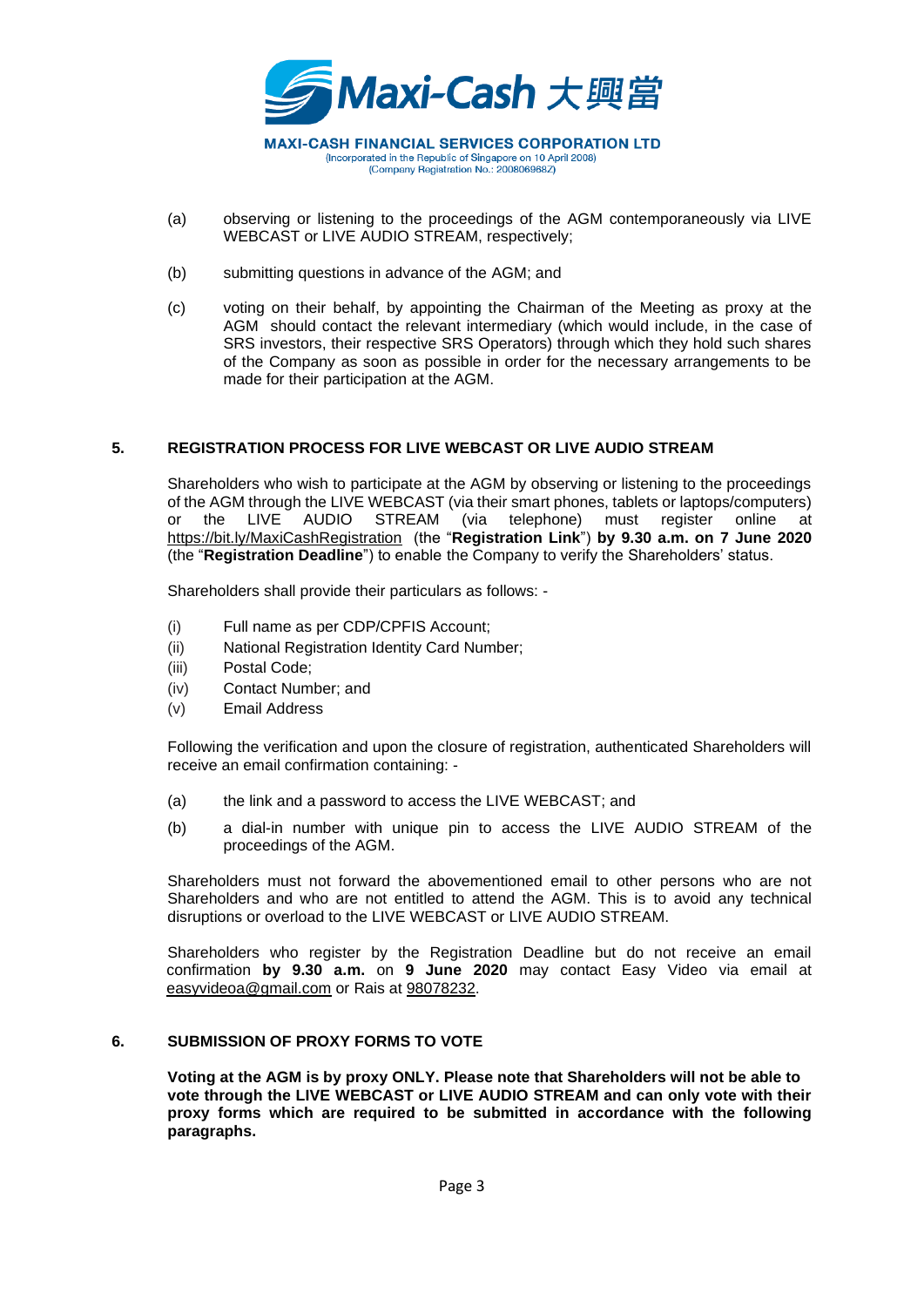

Shareholders who wish to vote on any or all of the resolutions at the AGM must appoint the Chairman of the Meeting as their proxy to vote on their behalf by completing the proxy form for the AGM. Shareholders must specifically indicate how they wish to vote for or vote against (or abstain from voting on) in respect of a resolution set out in the proxy form, failing which the appointment of the Chairman of the Meeting as proxy for that resolution will be treated as invalid.

A Shareholder who wishes to submit a proxy form must first download, complete and sign the proxy form, before submitting it by email to Maxi-CashAGM@maxi-cash.com or send by post to **B.A.C.S. Pte Ltd, 8 Robinson Rd, #08-00 ASO Building, Singapore 048544**, in either case, **by no later than 9.30 a.m. on 7 June 2020** (being not less than seventy-two (72) hours before the time appointed for holding the AGM) (the "**Proxy Form Deadline**") (or at any adjournment thereof) and in default the proxy form for the AGM shall not be treated as valid.

**In view of the current COVID-19 situation and the related safe distancing measures which may make it difficult for Shareholders to submit completed proxy forms by post, Shareholders are strongly encouraged to submit completed proxy forms electronically via email.**

#### **7. SUBMISSION OF QUESTIONS**

**Shareholders will NOT be able to ask questions during the AGM via LIVE WEBCAST or LIVE AUDIO STREAM, and therefore it is important for Shareholders to submit their questions in advance of the AGM.**

Shareholders may submit any questions related to the items on the agenda of the AGM by **email to** Maxi-CashAGM@maxi-cash.com **no later than 9.30 a.m.** on **5 June 2020**. (the "**Submission Deadline**")

The Company will endeavour to provide its answers and responses to the substantial and relevant questions from Shareholders relating to the agenda of the AGM ("**Response**") prior to the AGM via publication on

- (i) the SGX's website at the URL [https://www.sgx.com/securities/company](https://www.sgx.com/securities/company-announcements)[announcements;](https://www.sgx.com/securities/company-announcements) or
- (ii) at the AGM via LIVE WEBCASTand LIVE AUDIO STREAM.

The Response, together with the minutes of the AGM, will thereafter be published on (i) the SGX's website at the URL https://www.sgx.com/securities/company-announcements; and (ii) the Company's corporate website at the URL [https://maxi-cash.com/about-us/#investor](https://maxi-cash.com/about-us/#investor- relations)[relations,](https://maxi-cash.com/about-us/#investor- relations) within one (1) month after the date of the AGM.

#### **8. OTHERS**

In view of the evolving COVID-19 situation, the Company reserves the right to take such further precautionary measures and/or changes to the Company's AGM arrangement as may be appropriate up to the date of the AGM, including any precautionary measures required or recommended by government agencies, in order to curb the spread of COVID-19.